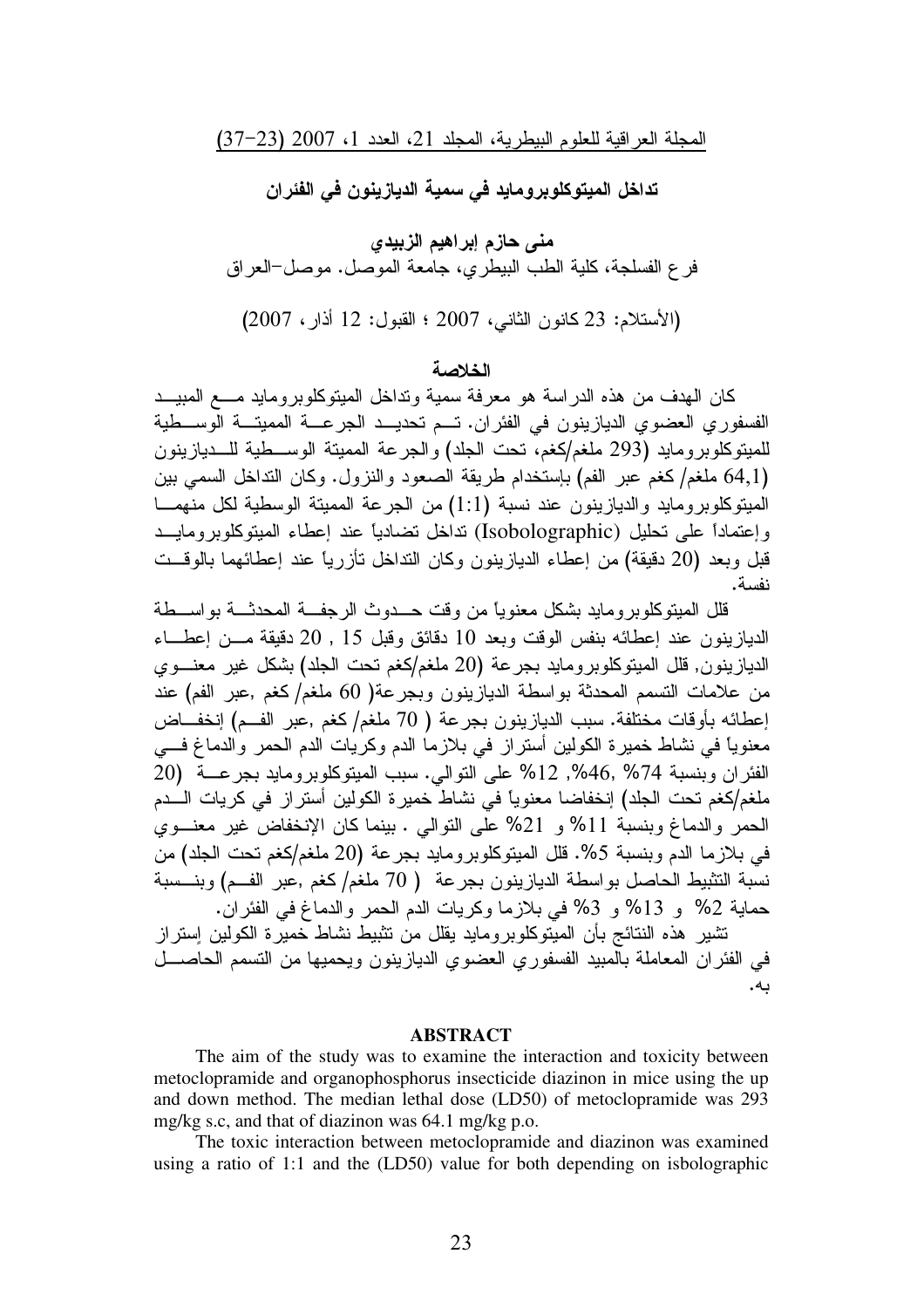analysis. Antagonistic interaction was found when metoclopromide was administered before and after 20 minutes of diazinon administration. While synergistic interaction was found when both of the drugs were administrated at the same time.

Metoclopramide at 20 mg/kg s.c significantly reduced the onset time of tremor by diazinon at 60 mg/kg p.o when administered with and after 10 minute and before 5, 15, 20 minutes from the administration of diazinon.

Diazinon at 70 mg/kg p.o significantly inhibited plasma, RBC, brain cholinesterases in mice by 74%, 46%, 12% respectively.

Metoclopramide at 20 mg/kg s.c, significantly inhibited RBC, brain cholinesterase by of 11%, 21% respectively, while plasma cholinesterase insignificantly inhibited by 5%.

The results suggest that metoclopramide. Reduced the percentage of inhibition of ChE in mice which was caused by diazinon and protected them from its toxicity.

# المقدمة

يعد الديازينون واحد من المركبات الفسفورية العضوية (1) و يعمل كمادة سامة عن طريق نتبيطة اللاعكوسي لخميرة الكولين استراز في الإنسان والندييات والحشرات على حد سواء, وقد شاع إستعماله كمبيد للحشرات ومبيد زراعي في البيـــوت للقـــضاء علــــي الحشرات ولغرض السيطرة على الأمراض التي نتقلهـــا الحـــشرات (4 ,2 ,3) بتــــأيض الديازينون في الكبد إلى مركب أيضي يعرف بـــ( diazoxon) الذي له قدرة أكثر علـــى نثبيط نشاط خميرة الكولين أستراز من الديازينون نفسه (5) .

الممينوكلوبرومايد Methoxy chloroprocainamide (MCP) وهو من مضادات المستقبلات الدوبامينية 6,7,8) Dopamin D $_2$  – receptor antagonist ويمتلـــك تَأثيراً شاداً للمستقبلات الـــسيرونينية serotonin receptors(5-HT4) ( 9 , 10 , 11 ) ser يــــستعمل المبتوكلوبرومايـــــد لعـــــلاج حــــــالات النقيـــــو المـــــزمن عنـــــد الكــــــلاب (12, 13) واضطرا بات القناة الهضمية كذلك يستعمل لعلاج حالات إرنداد المرئ عنــد القطط والكلاب (8). يعمل المبتوكلوبرومايد على نثبيط نشاط خميرة الكولين أستراز في الزجاج في بلازما الدم وكريات الدم الحمر للانـــسان (16 ,15, 16). كمـــا لـــوحظ أن المُبْنُوكِلُوبِرومايد ۖ يَعْمَلُ عَلَى حَمَايَةٌ خَمَيْرَةُ الكولينِ أَسْتَرَازَ فِي بِلازِما الدم وكريات الــــدم الحمر للانسان ضد النَّاثير المثبط بفعل المركبات الفسفورية العضوية مثل الباراكسون في الزجاج (16 , 15, 16). إضافة إلى أن الميتوكلوبرومايد يحمي خميرة الكولين أســــتراز ضد النَأْثير المُثبط بفعل الدايكلورفوس والكارباريل في أفراخ الدجاج (17). ولعدم تـــوفر معلومات حول نَأْتُير المُبَتَوكلوبرومايد في نشاط خميرة الكولين اســـنراز فـــي الفئـــران ونداخله مع سمية الديازينون فقد أجريت هذه الدراسة لبيان ومعرفة نسوع التسداخل فسي الفئر ان المعاملة بالديازينون.

### المواد وطرائق الع*مل*

أ– الحيوانات: إستخدم في هذا البحث ذكور الفئران المختبرية البيض ذات الأصل السويسري . ونراوحت أوزان الحيوانات مابين (16 – 32 غم). وطبقت عليها ظروف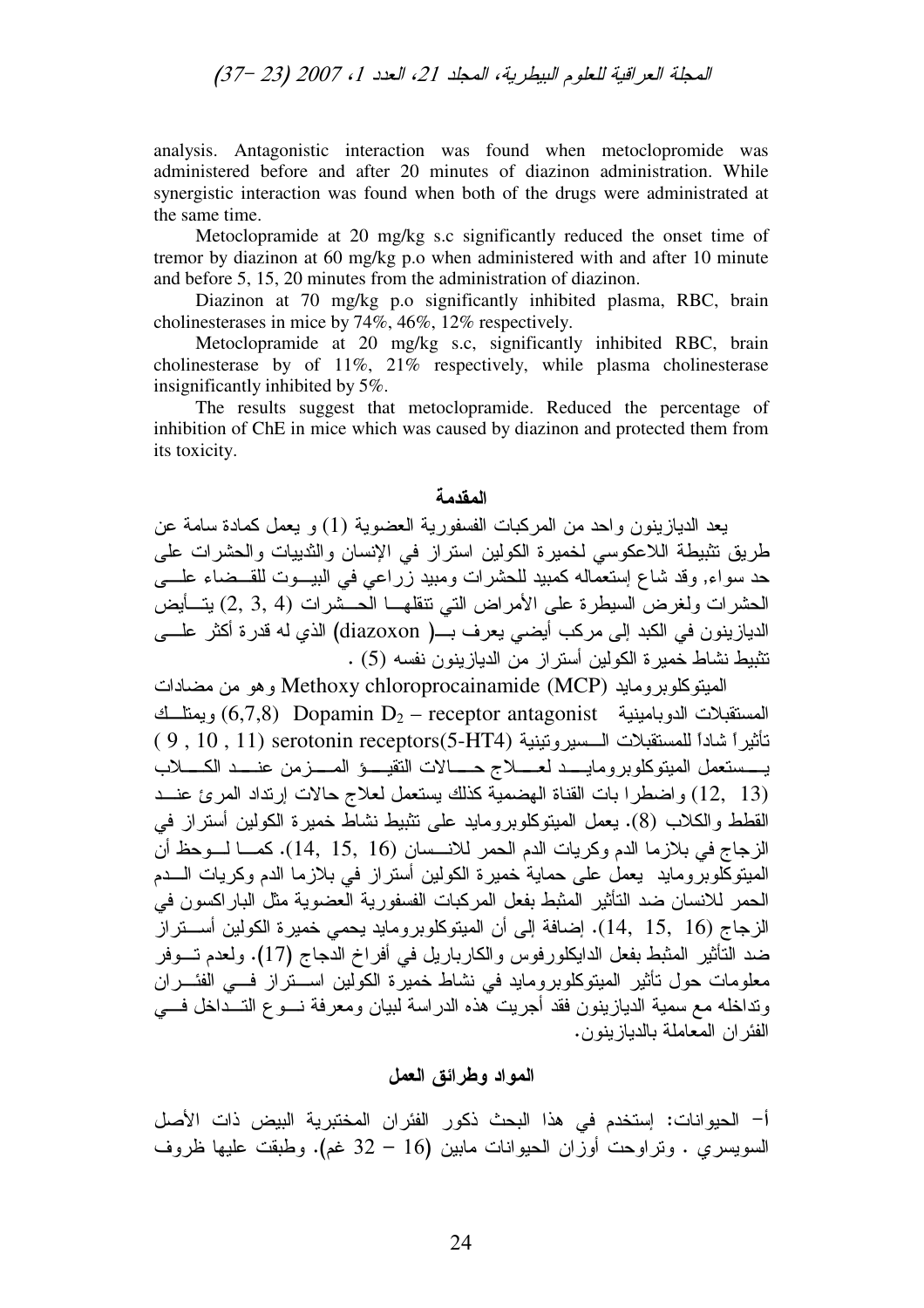مختبرية متميزة بدورة ضوئية متكونة من 10 ساعة ضوء و 14ساعة ظلام . وبدرجة حرارة 22±2°م وجهزت بكميات وافرة من الماء والعلف.

ب– تحديد الجرعة الممينة الوسطية للديازينون والمينوكلوبرومايد بطريقة الصعود والنزول :(ap and down method (18) : حقنت الفئران تحت الجلد بالميتوكلوبرومايد هايدروكلورايد(Yuhan Cop. South Korea) بجرع مختلفة نراوحت مابين ( 250 – 500 ملغم/كغم) حيث خفف الميتوكلوبرومايد بالمحلول الملحي الفسلجي وأعطي بحجم ( 5 مل/كغم). وجرعت الفئران بالديازينون 60% -Ciba) (Geigy, Swiss بجرع مختلفة نراوحت مابين( 65 – 75ملغم/كغم, عبر الفم) حيث خفف الديازينون بالماء المقطر ، وأعطي بحجم (10مل/كغم).

جــــ تحديد نوع النداخل السمي بين الميتوكلوبرومايد والديازينون بإستخدام التحليل Isobolographic : تم إجراء هذه الطريقة للوقوف على نوع التداخل بين الأدوية مع بعضها البعض (20 ,19) نتم الحسابات بإستخدام الورق البياني حيث يتم نتثبيت الجرعة المميته الوسطية للميتوكلوبرومايد لوحده على المحور السيني (X) للورق البياني, الجرعة المميتة الوسطية للديازينون على المحور الصـادي (Y), تم الربط بين هاتين الجر عتين برسم خط قطري . diagonal Line يصل بين الجر عتين. تم تحديد الجرعة الممينة الوسطية لحقن الدوائين معا combination عند نسبة (1:1) . وثم حددت النقطة التي تلتقي عندها الجرعتان عند هذه النسبة وعند وقوع هذه النسبة على الخط الواصل بين الجرعة الممينة الوسطية للمينوكلوبرومايد لوحده او الجرعة الممينة الوسطية للديازينون لوحده فهذا يعني أن النداخل السمي عند هذه النسبة هو نداخل جمعي additive interaction أما إذا وقعت فوق هذا الخط فالنداخل من نوع تضادي antagonistic interaction في حين يكون النداخل السمي نداخل نقوية Synergistic interaction عند وقوعها اسفل هذا الخط أو إلىي الداخل منه.

د – تأثير الميتوكلوبرومايد في سمية الديازينون بأوقات مختلفة: في هذه التجربة أستخدم (60 حيوان) قسمت عشوائياً إلى عشرة مجاميع ضمت كل مجموعة (6 حيوانات) حقنت المحموعة الأولى بالمحلول الملحي الفسلجي وبعد 20 دقيقة جرعت المجموعة الأولى بالديازينون ( 60 ملغم/ كغم. عبر الفم) (مجموعة السيطرة) وحقنت المجاميع الأخرى بالميتوكلوبرومايد بجرعة (20 ملغم/كغم, تحت الجلد) بأوقات مختلفة + 5، + 10، + 15، +20، صفر، −5، −10، −15، − 20 دقيقة نسبة إلى تجريع الديازينون ، وتم مراقبة الحيوانات وتسجيل علامات التسمم وحسبت النسبة المئوية لحدوث علامات التسمم.

هـــ – قياس نشاط خميرة الكولين أستراز : قسمت الحيوانات في هذه التجربة إلى أربع مجاميع ضمت كل مجموعة (6) حيوانات حقنت المجموعة الأولى بالمحلول الملحي الفسلجي ( مجموعة سيطرة) وجرعت المجموعة الثانية. بالديازينون بجرعة (70 ملغم/كغم، عبر الفم)، وحقنت المجموعة الثالثة بالمبتوكلوبرومايد بجرعة (20 ملغم/كغم، نحت الجلد) أما المجموعة الرابعة فحقنت بالميتوكلوبرومايد بجرعة (20 ملغم/كغم، نحت الجلد) وبعد (20 دقيقة) جرعت الحيوانات بالديازينون بجرعة (70 ملغم/كغم ، عبر الفم)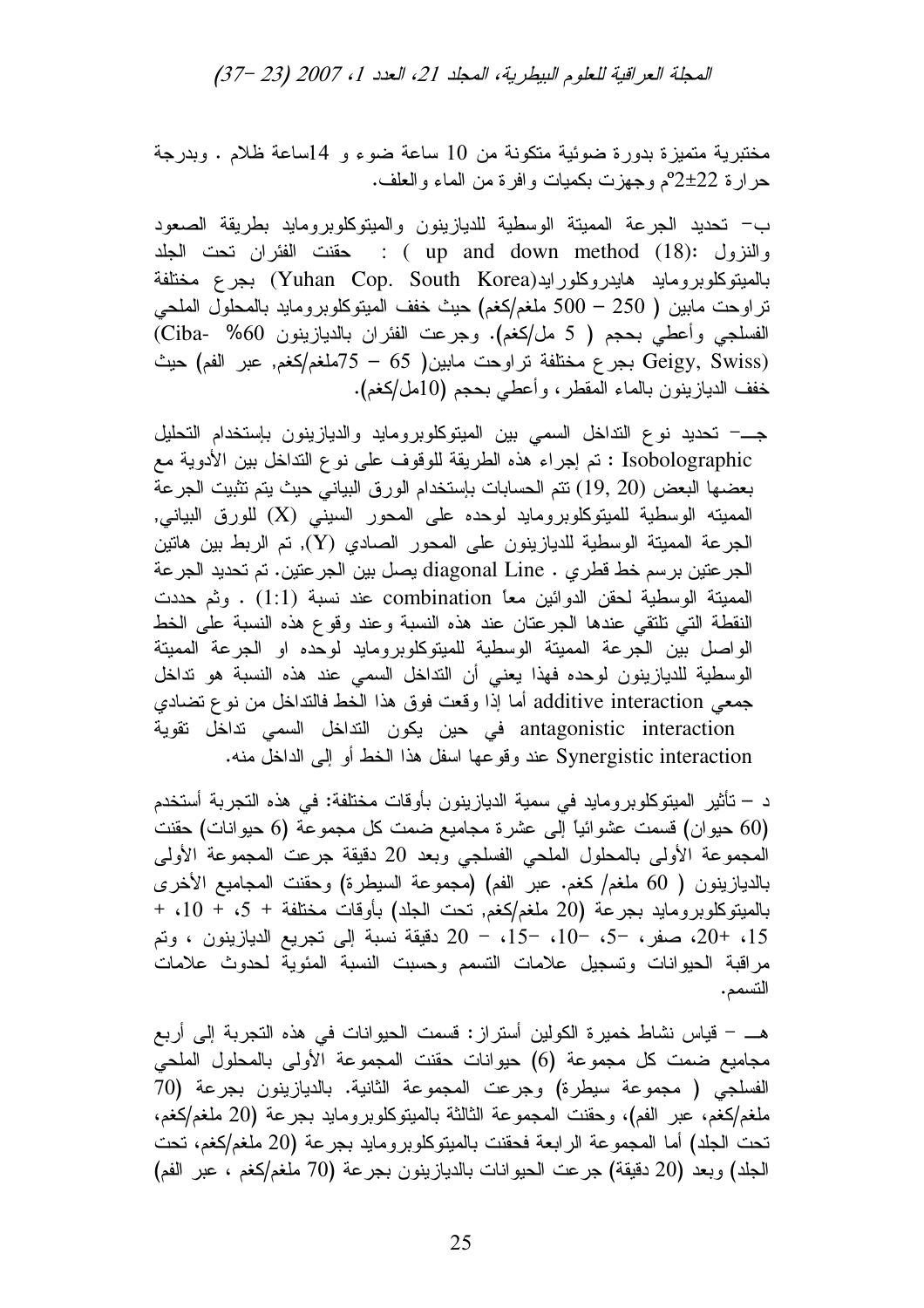وبعد نصف ساعة من التجريع تم سحب الدم من ظفيرة ملتحمة العين بإستخدام أنابيب شعرية تحتوي على الهيبارين (21). وبعد ذلك قتلت الحيوانات بخلع الرقبة لإخراج الدماغ الكلي منها فصلت البلازما عن كريات الدم الحمراء بجهاز الطرد المركزي ( 3000 دورة / دقيقة) لمدة 15 دقيقة وحفظت عينات الدم والدماغ بدرجة ( - 20°م) لحين قياس نشاط خميرة الكولين أستراز خلال مدة تراوحت مابين ( 1 – 4 أيام).

تم تجنيس الدماغ في محلول داريء فوسفات البوتاسيوم ثنائي الهيدروجين ( 8.1 =pH) ذات (8.1 =pH) لمتجانس لقياس نشاط الخميرة وتم أخذ  $\rm KH_{2}PO_{4}$  مل من عينات البلازما وكريات الدم الحمراء والدماغ واستخدم (0.1 مل) من المحلول المائي (7.5%) ليوديد الاستيل ثايوكولين (إنكلترا ,B.D.H,Chemicals Limited) كمادة اساس substrate لقياس نشاط خميرة الكولين أستراز بالطريقة الكهرومترية المحورة . ( 23) Modified electro metric method

ا**لتحليل الإحصائي:** حللت النتائج إحصـائياً بـإستخدام تحليل النباين One way Analysis Variance ثم أخضعت النتائج لاختبار الفرق المعنوي الأدنى Least Significant non parametric في حين حللت النتائج غير المعلمية , (24) difference test بإستخدام إختبار فشر Fisher's test (25) وكان مستوى الإختلاف المعنوي لجميع الإختبارات عند مستوى معنوية أقل من 0.05(0.05). [

## النتائج

تم تحديد الجرعة المميته الوسطية للميتوكلوبرومايد والديازينون في الفئران وكانت (293 ملغم/كغم، تحت الجلد) و (64.1 ملغم/ كغم، عبر الفم) على النوالي بطريقة الصعود والنزول الجدول(1). ونم النوصل إلى النداخل السمي بين المبنوكلوبرومايد والديازينون عند نسبة (1:1) من الجرعة المميتة الوسطية لكل منهما واعتماداً على تحليل Isobolographic حيث كان النداخل نضادياً عند إعطاء الميتوكلوبرومايد قبل وبعد (20 دقيقة) من إعطاء الديازينون الجدول (3, 4 ) والشكل (1, 2). بينما كان النداخل تأزرياً عند إعطاء المينوكلوبرومايد مع الديازينون في الوقت نفسه الجدول (2) والشكل (3).

سبب نجريع الفئران بالديازينون بجرعة 60 ملغم/كغم من وزن الجسم عبر الفم ظهور علامات التسمم الكوليني الفعل وخلال (1−8) دقيقة من التجريع وهي الالعاب والنغوط والندمع وإنتصاب الشعر وصعوبة النتفس والرجفة والنترنح والنسب نراوحت مابين 33.3 إلى 83.3% (الجدول5). قال حقن الميتوكلوبرومايد وبجرعة 20 ملغم/كغم من وزن الجسم. نحت الجلد وبأوقات ¬5 , ¬10, ¬15, ¬20, صفر , +5, +10, +15, . +20 دقيقة نسبة إلى وقت التجريع بالديازينون من نسبة حدوث علامات التسمم بالديازينون وبقيم مختلفة لم تصل إلى مستوى المعنوية (الجدول5) بينما سبب المبتوكلوبرومايد إنخفاضاً معنوياً من وقت حدوث الرجفة عند إعطائهمابالوقت نفسه وبعد 10 دقائق وقبل 5, 15, 20 دقيقة نسبة إلى تجريع الديازينون كما سبب الميتوكلوبرومايد زيادة معنوية من وقت بدء النسمم عند إعطائه بعد 15 دقيقة وقبل 15, 20 دقيقة من تجريع الديازينون.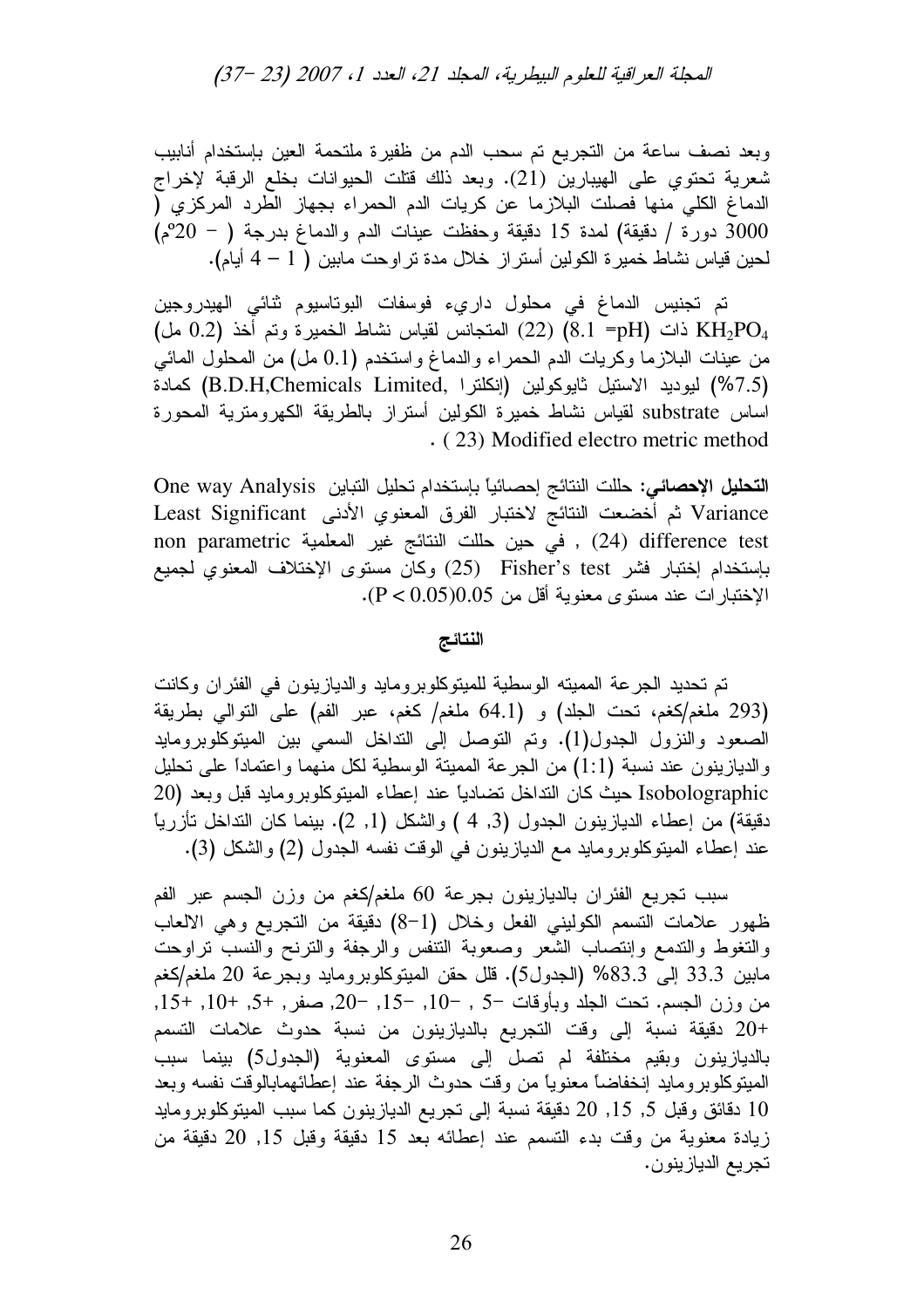سبب إعطاء الديازينون وبجرعة (70 ملغم/كغم. عبر الفم) إلى إنخفاضاً معنوياً في نشاط خميرة الكولين أستراز في بلازما وكريات الدم الحمر والدماغ وبنسبة 74%, 46%, 12% على النوالي الجدول (6).

ادى إعطاء الميتوكلوبرومايد وبجرعة(20 ملغم/كغم. نحت الجلد) إنخفاضاً معنوياً في نشاط خميرة الكولين أستراز في كريات الدم الحمر والدماغ وبنسبة 11, 21 على النّوالي بينما كان الإنخفاض غير معنوي في نشاط خميرة الكولين أستراز في بلازما الدم وبنسبة 5% الجدول (6). قلل الميتوكلوبرومايد وبجرعة (20 ملغم/كغم. تحت الجلد) من نسبة التثبيط في نشاط خميرة الكولين أستراز والحاصلة بواسطة الديازينون وبجرعة (70 ملغم/كغم.عبر الفم). وبنسبة حماية 2%, 13%, 3% في بلازما الدم وكريات الدم الحمر والدماغ علىي النوالـي .

الجدول 1: تحديد الجرعة المميتة الوسطية للميتوكلوبرومايد والديازينون في الفئران بطريقة الصعود والنزول.

|                                                                                   | $\overline{C}$                          |
|-----------------------------------------------------------------------------------|-----------------------------------------|
| النتيجة                                                                           | القياسات                                |
| 293 ملغم/كغم ، تحت الجلد                                                          | الجرعة الممينة الوسطية للمينوكلوبرومايد |
| ملغم/كغم ، نحت الجلد $250 = 250 - 500$                                            | مدى الجرعة                              |
| 500 ملغم/كغم ، تحت الجلد                                                          | أول جرعة أستخدمت                        |
| 250 ملغم/كغم ، تحت الجلد                                                          | أخر جرعة أستخدمت                        |
| (XXXXOXXO) 8                                                                      | عدد الحيوانات المستخدمة                 |
| 50 ملغم/كغم $50\,$                                                                | مقدار الصعود أوالنزول بالجرعة           |
| دقيقة $10=15-25$                                                                  | مدى وقت حدوث الموت                      |
| 64.1 ملغم/كغم ، عبر الفم                                                          | الجرعة المميتة الوسطية للديازينون       |
| ملغم/كغم ، عبر الفم $15 = 60 - 75$                                                | مدى الجر عة                             |
| 75 ملغم/كغم ، عبر الفم                                                            | أول جرعة أستخدمت                        |
| 65 ملغم/كغم ، عبر الفم                                                            | أخر جرعة أستخدمت                        |
| 5 ملغم/ كغم                                                                       | مقدار الصعود أوالنزول بالجرعة           |
| $(XXXXOXOO)$ 7                                                                    | عدد الحيوانات المستخدمة                 |
| 7 – 4=3 دقيقة                                                                     | مدى بدء علامات التسمم                   |
| دقيقة $34 = 6 - 40$                                                               | مدى وقت حدوث الموت                      |
| الالعاب, تدمع العينين, صعوبة النتفس, رجفة,<br>ترنح, إختلاجات عصبية, شلل ثم الموت. | علامات التسمم                           |

موت الحيوان، O بقاء الحيوان حياً.  $\rm X$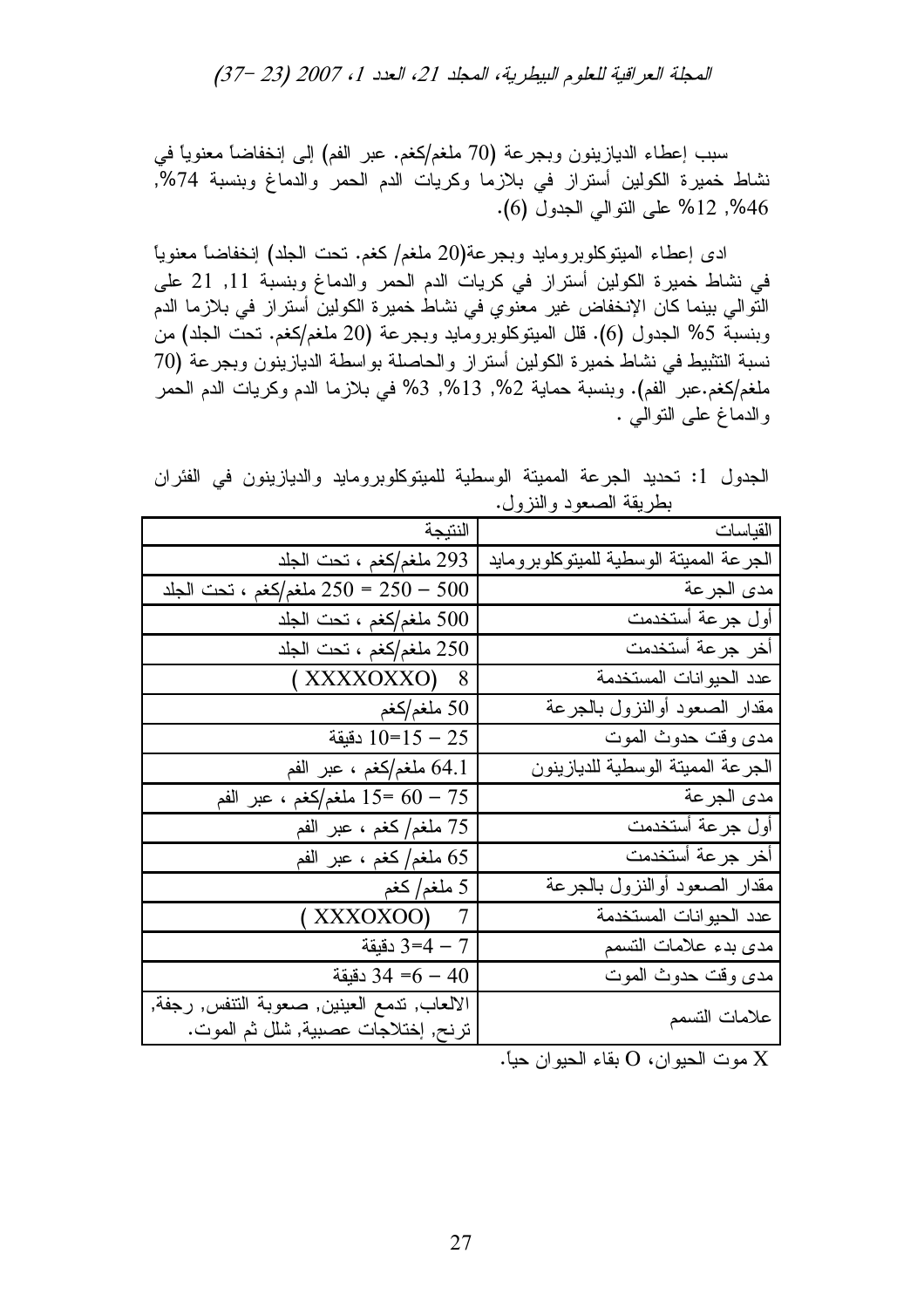| إعطائهما في الوقت نفسه في الفئران بطريقة الصعود والنزول. |                                         |  |  |  |  |  |
|----------------------------------------------------------|-----------------------------------------|--|--|--|--|--|
|                                                          | القياسات النتيجة                        |  |  |  |  |  |
| 130.8 ملغم/كغم ، تحت الجلد                               | الجرعة المميتة الوسطية للميتوكلوبرومايد |  |  |  |  |  |
| ملغم/كغم ، تحت الجلد $100 = 96 - 196$                    | مدى الجرعة                              |  |  |  |  |  |
| 146.5 ملغم/كغم ، تحت الجلد                               | أول جرعة أستخدمت                        |  |  |  |  |  |
| 146.5 ملغم/كغم ، تحت الجلد                               | أخر جرعة أستخدمت                        |  |  |  |  |  |
| $(OXXOX)$ 5                                              | عدد الحيوانات المستخدمة                 |  |  |  |  |  |
| 50 ملغم/كغم $50\,$                                       | مقدار الصعود أوالنزول بالجرعة           |  |  |  |  |  |
| دقيقة $22 = 3 - 25$                                      | مدى وقت حدوث الموت                      |  |  |  |  |  |
| 30.5 ملغم/كغم ، عبر الفم                                 | الجرعة المميتة الوسطية للديازينون       |  |  |  |  |  |
| ملغم/كغم ، عبر الفم $10 = 27 - 37$                       | مدى الجرعة                              |  |  |  |  |  |
| 32 ملغم/كغم ، عبر الفم                                   | أول جرعة أستخدمت                        |  |  |  |  |  |
| 32 ملغم/كغم ، عبر الفم                                   | أخر جرعة أستخدمت                        |  |  |  |  |  |
| 5 ملغم/ كغم                                              | مقدار الصعود أوالنزول بالجرعة           |  |  |  |  |  |
| (OXXOX) 5                                                | عدد الحيوانات المستخدمة                 |  |  |  |  |  |
| دقيقة $22 = 3 - 25$                                      | مدى وقت حدوث الموت                      |  |  |  |  |  |
|                                                          |                                         |  |  |  |  |  |

الجدول 2: تحديد الجرعة المميتة الوسطية للميتوكلوبرومايد والديازينون معاً عند

موت الحيوان، O بقاء الحيوان حياً.  $\rm X$ 

الجدول 3: تحديد الـجرعة المميتة الوسطية للميتوكلوبرومايد عند إعطائه (قبل 20 دقيقة) من إعطاء الديازينون في الفئر ان بطريقة الصعود والنزول.

| النتيجة                                    | القياسات –                                                      |
|--------------------------------------------|-----------------------------------------------------------------|
|                                            |                                                                 |
| 215.1 ملغم/كغم ، تحت الجلد                 | الجرعة المميتة الوسطية للميتوكلوبرومايد                         |
| ملغم/كغم ، تحت الجلد $100 = 146.5 - 246.5$ | مدى الجرعة                                                      |
| 146.5 ملغم/كغم ، تحت الجلد                 | أول جرعة أستخدمت                                                |
| 196.5 ملغم/كغم ، تحت الجلد                 | أخر جرعة أستخدمت                                                |
| $(OOXXOO)$ 6                               | عدد الحيوانات المستخدمة                                         |
| 50 ملغم/كغم $50\,$                         | مقدار الصعود أوالنزول بالجرعة                                   |
| دقائق $4 = 11 - 15$                        | مدى وقت حدوث الموت                                              |
| 38.6 ملغم/كغم ، عبر الفم                   | الجرعة المميتة الوسطية للديازينون                               |
| ملغم/كغم ، عبر الفم $10 = 32 - 42$         | مدى الجرعة                                                      |
| 32 ملغم/كغم ، عبر الفم                     | أول جرعة أستخدمت                                                |
| 37 ملغم/كغم ، عبر الفم                     | أخر جرعة أستخدمت                                                |
| 5 ملغم/ كغم                                | مقدار الصعود أوالنزول بالجرعة                                   |
| $(OOXXOO)$ 6                               | عدد الحيوانات المستخدمة                                         |
| $4 = 11 - 15$ دقائق                        | مدى وقت حدوث الموت                                              |
|                                            | $\mathbf{u}$ and $\mathbf{v}$ and $\mathbf{v}$ and $\mathbf{v}$ |

موت الحيوان، O بقاء الحيوان حياً.  $\rm X$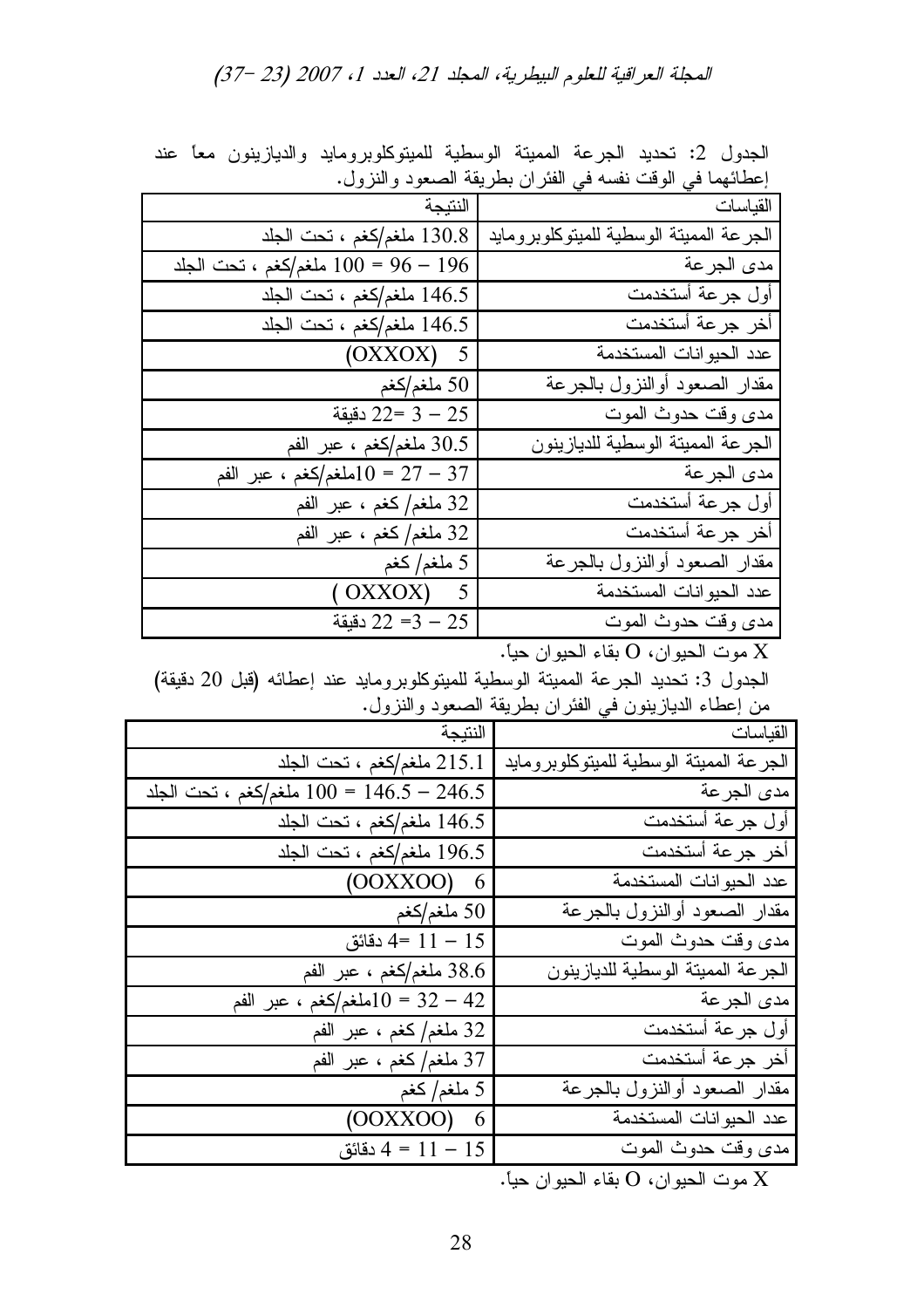| من إعطاء الدياريون في الفر ان بطريقه الصعود والنرول. |                                            |  |  |  |  |  |  |  |
|------------------------------------------------------|--------------------------------------------|--|--|--|--|--|--|--|
| القياسات                                             | النتيجة                                    |  |  |  |  |  |  |  |
| الجرعة المميتة الوسطية للميتوكلوبرومايد              | 255.55 ملغم/كغم ، تحت الجلد                |  |  |  |  |  |  |  |
| مدى الجرعة                                           | ملغم/كغم ، تحت الجلد $150 = 146.5 - 296.5$ |  |  |  |  |  |  |  |
| أول جرعة أستخدمت                                     | 146.5 ملغم/كغم ، تحت الجلد                 |  |  |  |  |  |  |  |
| أخر جرعة أستخدمت                                     | 246.5 ملغم/كغم ، تحت الجلد                 |  |  |  |  |  |  |  |
| عدد الحيوانات المستخدمة                              | $(OOOXOXO)$ 7                              |  |  |  |  |  |  |  |
| مقدار الصعود أوالنزول بالجرعة                        | 50 ملغم/کغم $50\,$                         |  |  |  |  |  |  |  |
| مدى وقت حدوث الموت                                   | دقائق $7 = 10 - 17$                        |  |  |  |  |  |  |  |
| الجرعة المميتة الوسطية للديازينون                    | 42.9 ملغم/كغم ، عبر الفم                   |  |  |  |  |  |  |  |
| مدى الجر عة                                          | 47 – 32 = 15ملغم/كغم ، عبر الفم            |  |  |  |  |  |  |  |
| أول جرعة أستخدمت                                     | 32 ملغم/كغم ، عبر الفم                     |  |  |  |  |  |  |  |
| أخر جرعة أستخدمت                                     | 42 ملغم/كغم ، عبر الفم                     |  |  |  |  |  |  |  |
| مقدار الصعود أوالنزول بالجرعة                        | 5 ملغم/ كغم                                |  |  |  |  |  |  |  |
| عدد الحيوانات المستخدمة                              | $(OOOXOXX)$ 7                              |  |  |  |  |  |  |  |
| مدى وقت حدوث الموت                                   | دقائق $7 = 10 - 17$                        |  |  |  |  |  |  |  |
|                                                      |                                            |  |  |  |  |  |  |  |

الجدول 4: تحديد الجرعة المميتة الوسطية للميتوكلوبرومايد عند إعطائه (بعد20 دقيقة) من إعطاء الديازينون في الفئر ان بطريقة الصعود والنزول.

موت الحيوان، O بقاء الحيوان حياً.  $\rm X$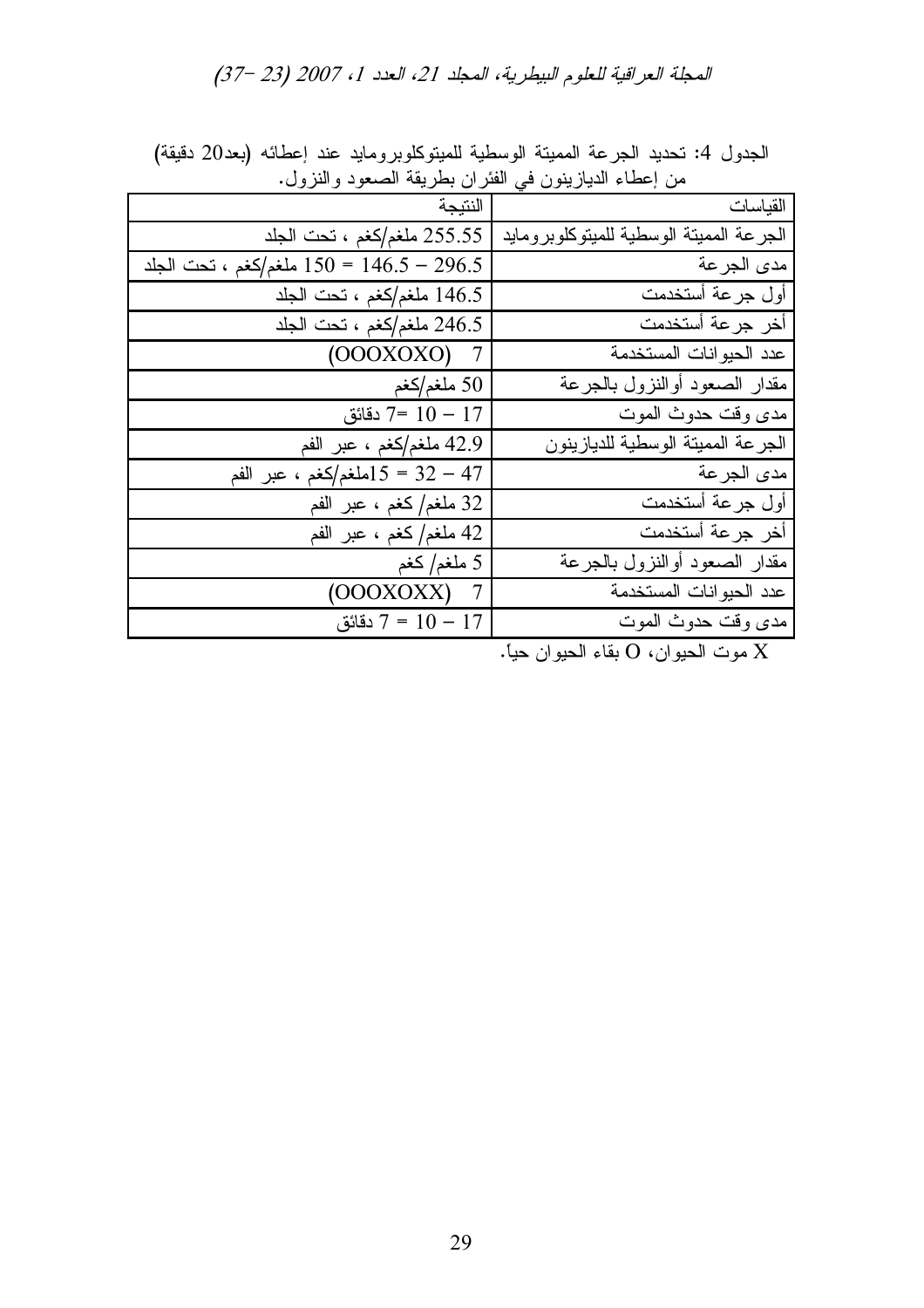|                       | ىسبە <sub>ل</sub> ىي ىجريى الديارينون. |                  |      |               |                 |                   |               |                                                                       |                                                                                                        |
|-----------------------|----------------------------------------|------------------|------|---------------|-----------------|-------------------|---------------|-----------------------------------------------------------------------|--------------------------------------------------------------------------------------------------------|
| وقت بدء               | النسبة المئوية لحدوث علامات التسمم     |                  |      |               |                 |                   |               |                                                                       |                                                                                                        |
| التسمم<br>(الدقيقة)   |                                        |                  |      |               |                 |                   |               |                                                                       | المجاميع                                                                                               |
| المعدل ±              | الخصول                                 | مسعوبة<br>التنفس | ョー   | ر<br>-او<br>پ | إنتصاب<br>الشعر | التغوط            | الإكمار<br>-أ | $\begin{matrix} \overline{\mathbb{F}}_p \\ \mathbb{F}_p \end{matrix}$ |                                                                                                        |
| الخطأ                 |                                        |                  |      |               |                 |                   |               |                                                                       |                                                                                                        |
| القياسي               |                                        |                  |      |               |                 |                   |               |                                                                       |                                                                                                        |
| 3.67<br>$\pm$<br>1.05 | صفر                                    | 83.3             | 33.3 | 83.3          | 83.3            | 50                | 50            | 33.3                                                                  | المحلول الملحى الفلسجى (+20 دقيقة)<br>الديازينون (60 ملغم/كغم, عبر الفم)                               |
| 9.33<br>$\pm$         | $100*$                                 | 100              | صفر  | $16.6*$       | 33.3            | $83.\overline{3}$ | 33.3          |                                                                       | $\overline{16.6}$ الميتوكلوبرومايد $\left(20\right)$ ملغم/ كغم, تحت                                    |
| 1.89                  |                                        |                  |      |               |                 |                   |               |                                                                       | الْجَلْد) + الديازينون (60 ملغم/ كغم,                                                                  |
|                       |                                        |                  |      |               |                 |                   |               |                                                                       | عبر الفم)                                                                                              |
| 8.17<br>土             | $100*$                                 | 83.3             | صفر  | 50            | 33.3            | 50                | 16.6          |                                                                       | (نفس الوقت)<br>المبتوكلوبرومايد(20 ملغم/كغم, تحت   16.6                                                |
| 3.42                  |                                        |                  |      |               |                 |                   |               |                                                                       | الجلد) + الديازينون (60 ملغم/ كغم,                                                                     |
|                       |                                        |                  |      |               |                 |                   |               |                                                                       | عبر الفم)                                                                                              |
|                       |                                        |                  |      |               |                 |                   |               |                                                                       | +5 دقيقة                                                                                               |
| 6.33<br>$\pm$         | $100*$                                 | 100              | 33.3 | $\ast$        | 16.6            | 33.3              | 33.3          |                                                                       | $16.6$ الميتوكلوبرومايد $(20)$ ملغم/ كغم, تحت                                                          |
| 0.88                  |                                        |                  |      | صفر           |                 |                   |               |                                                                       | الْجَلْدْ) + الْدْيَازْيْنُونْ (60 مَلْغُمْ/كَغْمْ,                                                    |
|                       |                                        |                  |      |               |                 |                   |               |                                                                       | عبر الفم)                                                                                              |
| $±10.33*$             | $100*$                                 | 83.3             | 33.3 | 33.3          | 33.3            | $33.\overline{3}$ | 16.6          |                                                                       | دقيقة $10+$<br>المبتوكلوبرومايد(20 ملغم/ كغم, تحت   صفر                                                |
| 2.94                  |                                        |                  |      |               |                 |                   |               |                                                                       | الجلد) + الديازينون (60 ملغم/ كغم,                                                                     |
|                       |                                        |                  |      |               |                 |                   |               |                                                                       | عبر الفم)                                                                                              |
|                       |                                        |                  |      |               |                 |                   |               |                                                                       | +15 دقيقة                                                                                              |
| $1.97 \pm 9$          | $100*$                                 | 66.6             | صفر  | 33.3          | 33.3            | 66.6              | صفر           |                                                                       | المبتوكلوبرومايد(20 ملغم/ كغم, تحت  صفر                                                                |
|                       |                                        |                  |      |               |                 |                   |               |                                                                       | الجلد) + الديازينون (60 ملغم/كغم,                                                                      |
|                       |                                        |                  |      |               |                 |                   |               |                                                                       | عبر الفم)<br>دقيقة                                                                                     |
| 8.33<br>土             | $100*$                                 | 50               | 16.6 | $16.6*$       | 16.6            | 33.3              | 33.3          | 16.6                                                                  | المبينوكلوبرومايد(20 ملغم/ كغم, نحت                                                                    |
| 1.48                  |                                        |                  |      |               |                 |                   |               |                                                                       | الجلد) + الديازينون (60 ملغم/ كغم,                                                                     |
|                       |                                        |                  |      |               |                 |                   |               |                                                                       | عبر الفم)                                                                                              |
|                       |                                        |                  |      |               |                 |                   |               |                                                                       | – 5 دقيقة                                                                                              |
| Ŧ<br>6.66             | $100*$                                 | 33.3             | صفر  | 33.3          | 33.3            | 66.6              | 16.6          |                                                                       | المبيتوكلوبرومايد(20 ملغم/ كغم, تحت   صفر                                                              |
| 1.43                  |                                        |                  |      |               |                 |                   |               |                                                                       |                                                                                                        |
|                       |                                        |                  |      |               |                 |                   |               |                                                                       | الجلد) + الديازينون (60 ملغم/ كغم,<br>عبر الفم)<br>− 10 دقيقة                                          |
| $± 9.66*$             | $100*$                                 | 66.6             | 16.6 | $16.6*$       | 33.3            | 66.6              |               |                                                                       | المبينوكلوبرومايد(20 ملغم/كغم, تحت  صفر  صفر                                                           |
| 1.43                  |                                        |                  |      |               |                 |                   |               |                                                                       |                                                                                                        |
|                       |                                        |                  |      |               |                 |                   |               |                                                                       |                                                                                                        |
|                       |                                        |                  |      |               |                 |                   |               |                                                                       | الجلد) + الديازينون (60 ملغم/كغم,<br>عبر الفم)<br>—15 دقيقة<br>المبيتوكلوبرومايد(20 ملغم/كغم, تحت 16.6 |
| 9*<br>土               | $100*$                                 | 50               | صفر  | $16.6*$       | 16.6            | 33.3              | صفر           |                                                                       |                                                                                                        |
| 1.77                  |                                        |                  |      |               |                 |                   |               |                                                                       | الجلد) + الديازينون (60 ملغم/ كغم,<br>عبر الفم)                                                        |
|                       |                                        |                  |      |               |                 |                   |               |                                                                       | دقيقة                                                                                                  |

الجدول 5: تأثير الميتوكلوبرومايد بجرعة (20 ملغم/كغم, تحت الجلد) في الفئران المتسممة بالديازينون بجرعة (60 ملغم/ كغم, عبر الفم) بأوقات مختلفة<br>نسبة المستحديد الديانيينيين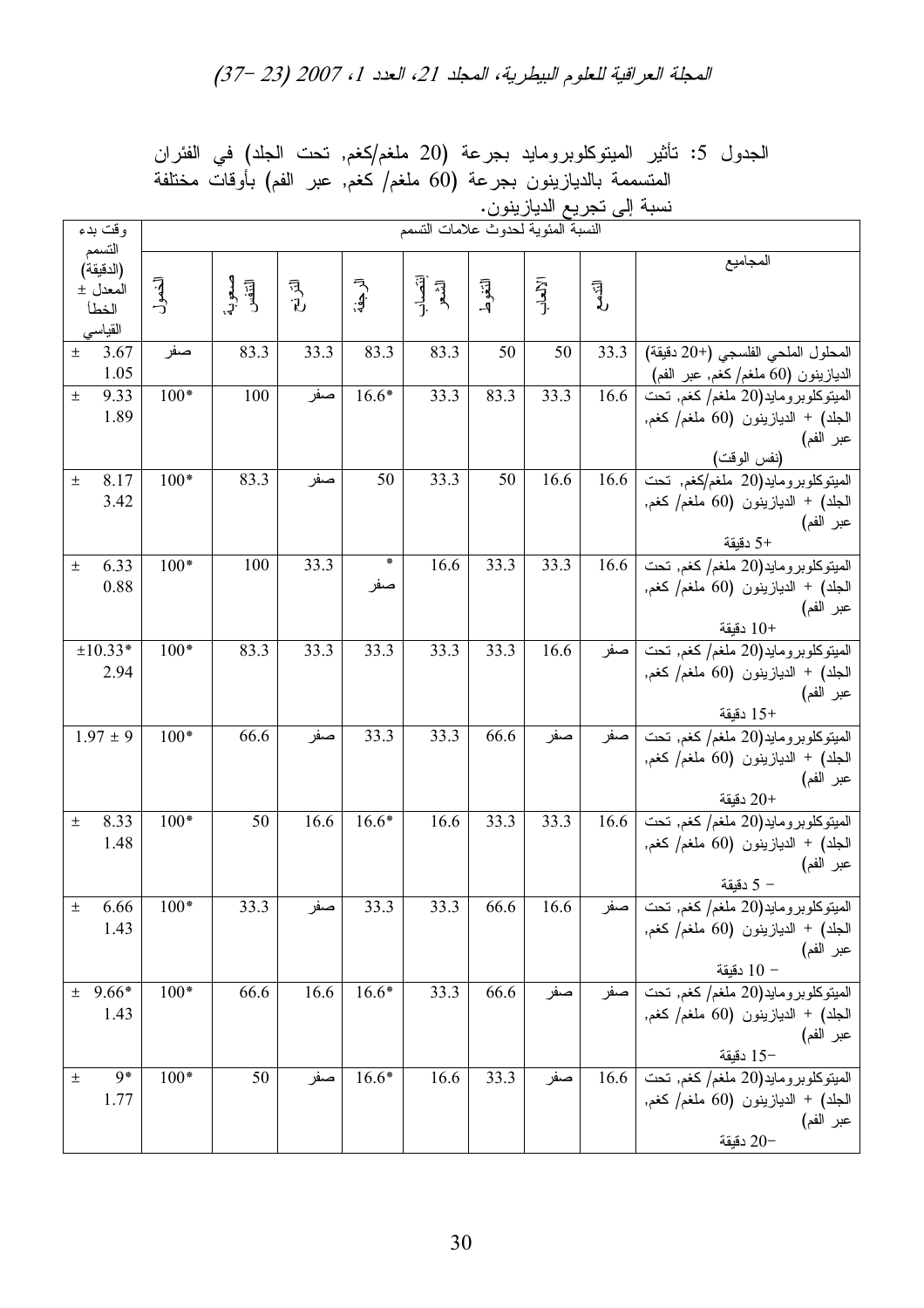\*نختلف القيم معنوياً عن مجموعة السيطرة (المحلول الملحي الفسلجي + الديازينون 60 ملغم/ كغم. عبر الفم) عند مستوى معنوية أقل من 0.05. القيم تمثل النسب المئوية لــــ 6 حيوانات/ مجموعة. الجدول 6: تأثير الديازينون بجرعة (70 ملغم/كغم), عبر الفم والميتوكلوبرومايد بجرعة (20 ملغم/كغم) تحت الجلد في نشاط خميرة الكولين أستراز في بلازما الدم

|         | وكريات الدم الحمر والدماغ في الفئران. |         |                 |                |              |                       |  |  |  |
|---------|---------------------------------------|---------|-----------------|----------------|--------------|-----------------------|--|--|--|
| %       | معدل                                  | %       | معدل التغير     | %              | معدل التغير  | المجاميع              |  |  |  |
| للتثبيط | التغير في                             | للتثبيط | $30/$ في الباها | للتثبيط        | في           |                       |  |  |  |
| في      | $30/$ الباها                          | في      | دقيقة           | في             | $30/$ الباها |                       |  |  |  |
| الدماغ  | دقيقة                                 | كريات   | ± الخطأ         | بلازما         | دقيقة        |                       |  |  |  |
|         | ± الخطأ                               | الدم    | القياسي         | الدم           | ± الخطأ      |                       |  |  |  |
|         | القياسى                               | الحمر   | (كريات الدم     |                | القياسي في   |                       |  |  |  |
|         | (الدماغ)                              |         | الحمر)          |                | بلازما       |                       |  |  |  |
| 12      | ± 0.68                                | 46      | ± 0.63          | 74             | ± 0.58       | مجموعة السيطرة        |  |  |  |
|         | 0.020                                 |         | 0.030           |                | 0.015        | (المحلول الملحى       |  |  |  |
|         |                                       |         |                 |                |              | الفسلجي)              |  |  |  |
| 21      | $\pm 0.60$ *)                         | 11      | $0.34*$         | 5              | $\pm 0.15$ * | الديازينون            |  |  |  |
|         | 0.018                                 |         | $0.014\pm$      |                | 0.013        | ملغم/ كغم, عبر $(70)$ |  |  |  |
|         |                                       |         |                 |                |              | الفم)                 |  |  |  |
| 9       | $± 0.54*$                             | 33      | $± 0.56*$       | 72             | ± 0.55       | المبتوكلوبرومايد      |  |  |  |
|         | 0.022                                 |         | 0.011           |                | 0.011        | ملغم/ كغم, تحت $(20)$ |  |  |  |
|         |                                       |         |                 |                |              | الجلد)                |  |  |  |
| 3       | ± 0.62                                | 13      | $± 0.42*$       | $\overline{2}$ | $± 0.16*$    | الميتوكلوبرومايد +    |  |  |  |
|         | 0.190                                 |         | 0.022           |                | 0.005        | الديازينون (20 ملغم/  |  |  |  |
|         |                                       |         |                 |                |              | كغم, تحت الجلد) +     |  |  |  |
|         |                                       |         |                 |                |              | (70 ملغم /كغم, عبر    |  |  |  |
|         |                                       |         |                 |                |              | الفم)                 |  |  |  |

 $0.05$  "تختلف القيمة معنوياً عن مجموعة السيطرة عند مستوى معنوية أقل $\,$ أ– تختلف القيمة معنوياً عن المجموعة الثالثة عند مستوى معنوية أقل 0.05 عدد الحيوانات المستخدمة في كل مجموعة (6).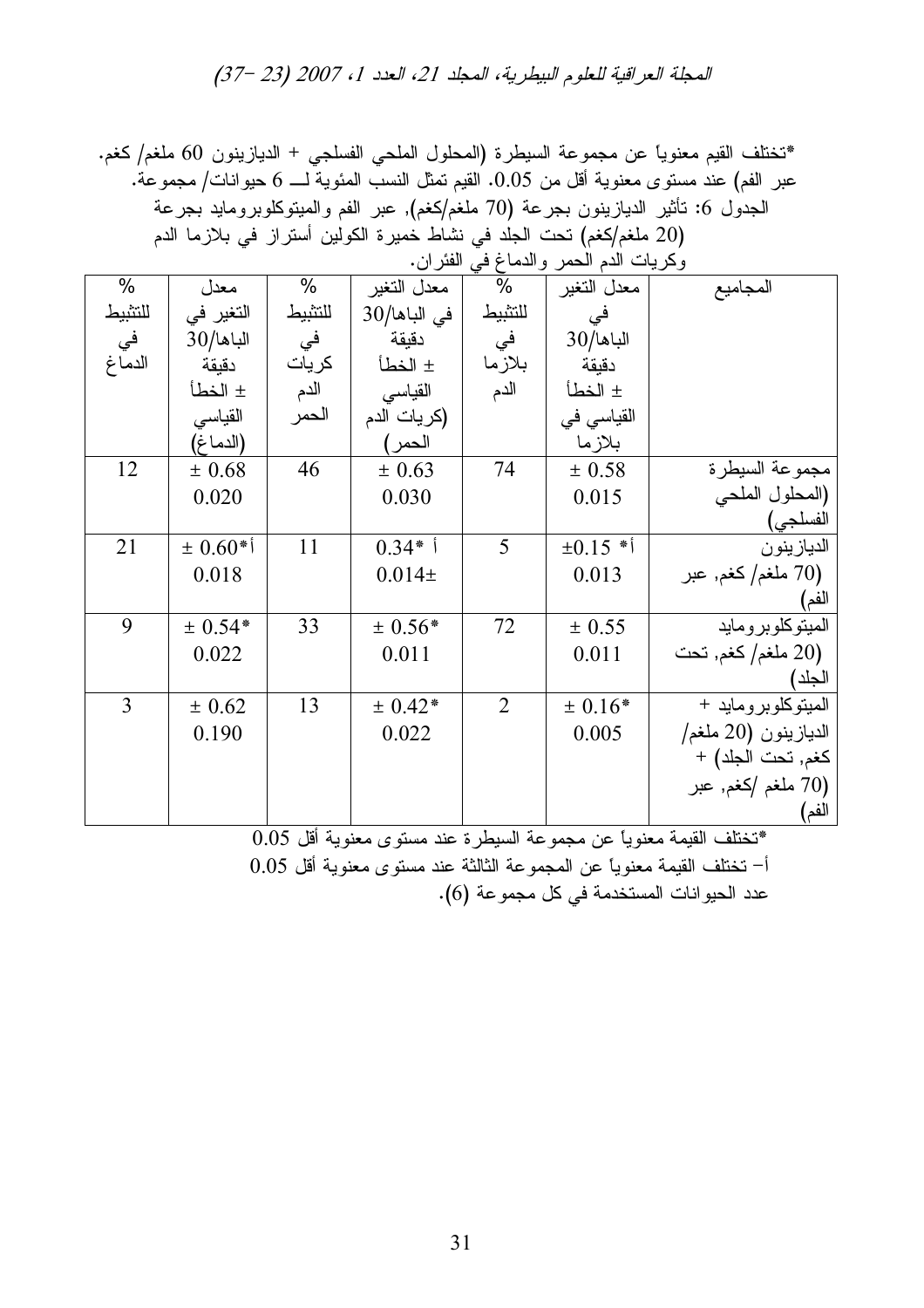

الشكل 1: تحليل Isobolographic لتحديد التداخل بين الجرعة المميتة الوسطية لكل من المبتوكلوبرومايد والديازينون،عند إعطائهما معاً. ونتثبير النقطة خارج الخط القطرى على تأثير تضادى (إعطاء المبنوكلوبر ومابد قبل 20 دقيقة من إعطاء الدباز بنون) حط الجرعة المميتة الوسطية للديازينون . · الجرعة المميتة الوسطية للميتوكلوبرومايد . ♦ 1:1الجرعة المميتة الوسطية للميتوكلوبرومايد 215.1 ملغم/كغـم، تحــت الجلــد + الجرعة المميتة الوسطية للديازينون 38.6 ملغم/كغم ، عبر الفم.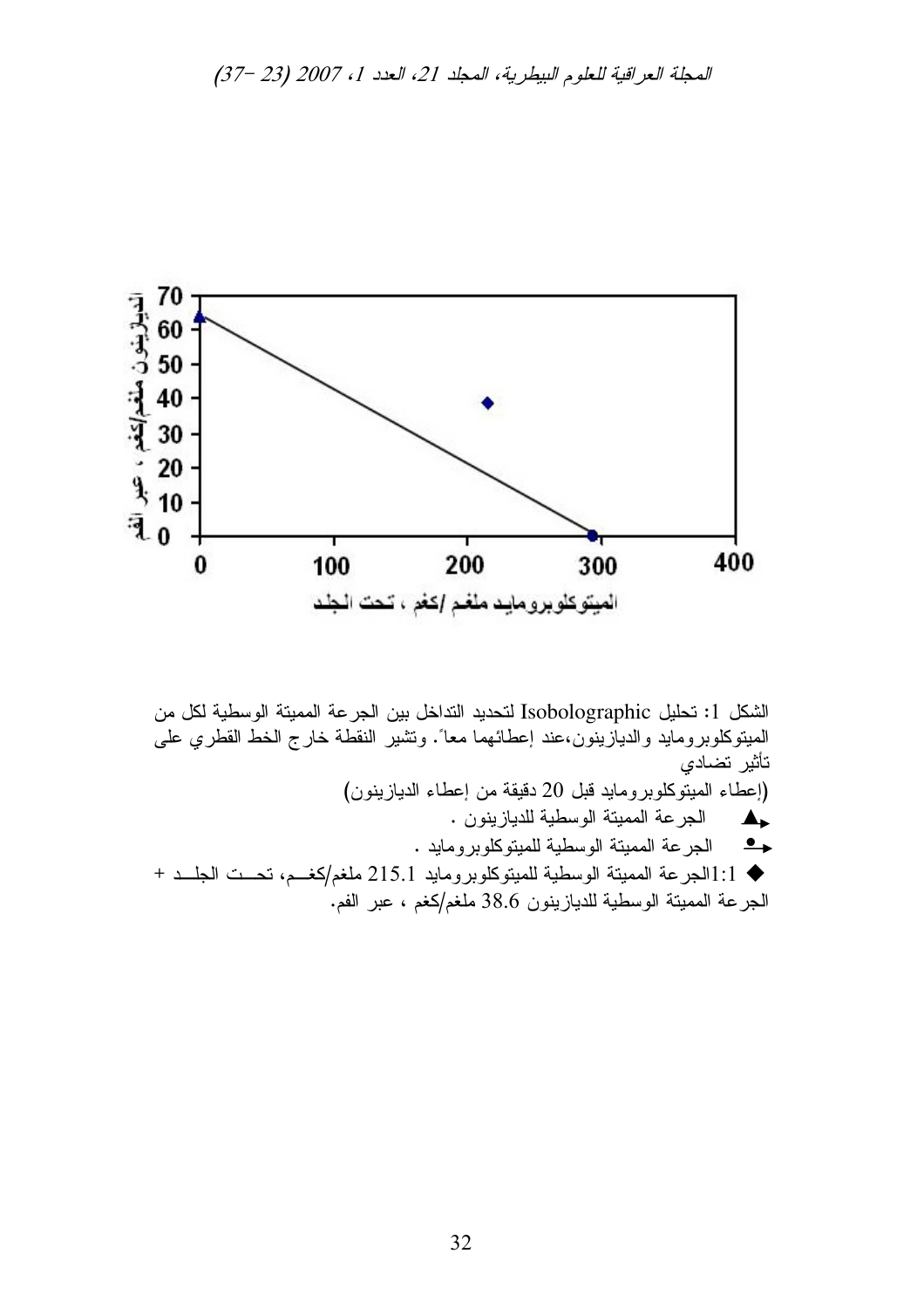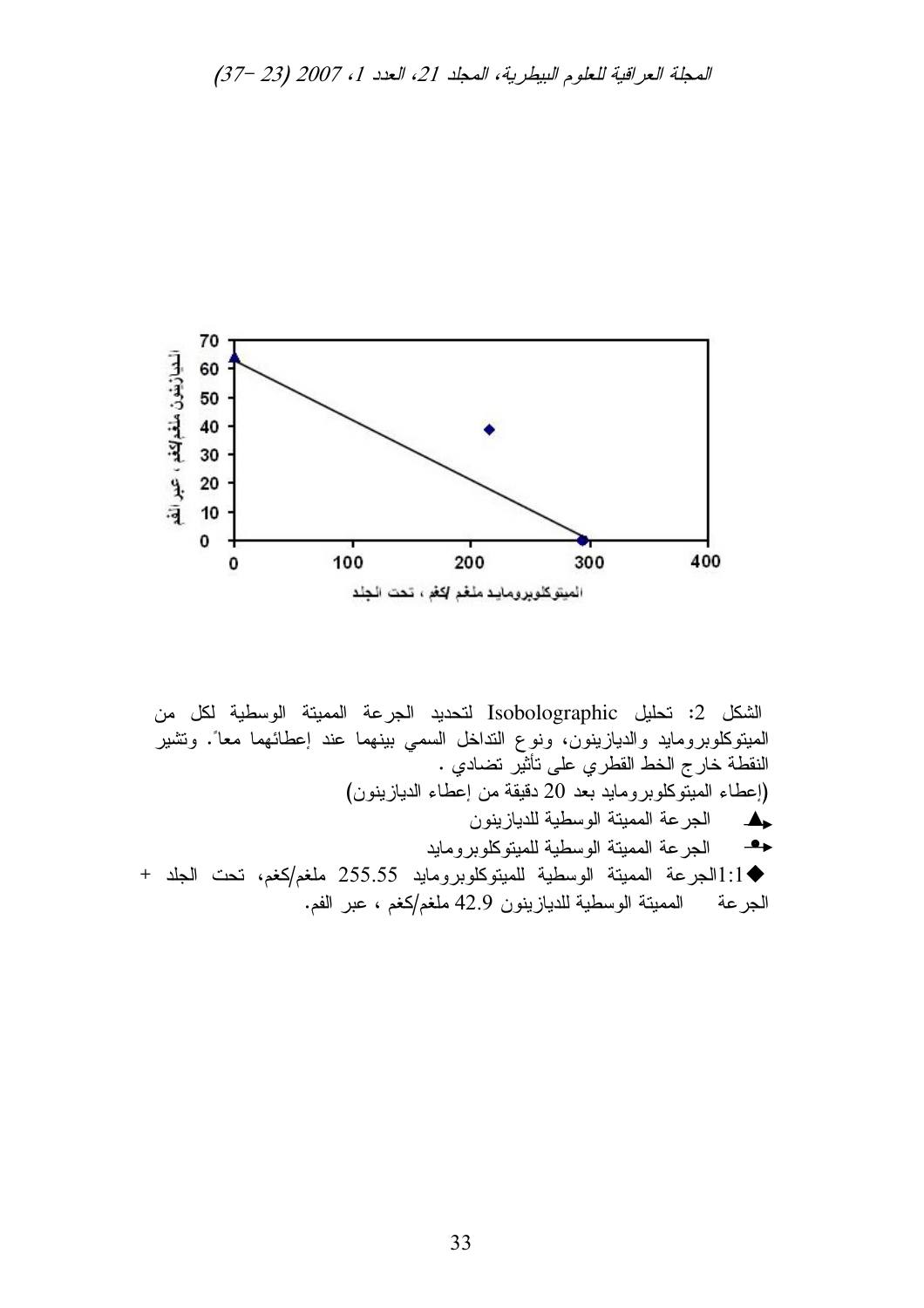

الشكل (3) تحليل Isobolographic لتحديد الجرعة المميتة الوسطية لكل من المُبِنَّوكِلوبرومايد والديازينون ، ونوع النَّداخل السمي ببنِهما عند إعطائهما معاً. ونَشْير النقطة داخل الخط القطرى على تأثير نقوية (إعطائهما بنفس الوقت) الجرعة المميتة الوسطية للدياز ينون  $\blacktriangle_{\bullet}$ الجرعة المميتة الوسطية للميتوكلوبرومايد  $\bullet \rightarrow$ ا: [الجرعة الممينة الوسطية للمينوكلوبر ومايد 130.8 ملغم/كغم، نحت الجلد + الجرعة ) [1] الجرعة المميتة الوسطية للديازينون 30.5 ملغم/كغم ، عبر الفم.

#### المناقشة

بينت النتائج بأن الميتوكلوبرومايد يقلل من سمية الديازينون في الفئران، وتاتي هذه النتائج معززة لدراسات سابقة في الزجاج حيث لوحظ أن الميتوكلوبرومايد له فائدة في حماية خميرة الكولين استراز في بلازما دم وكريات الدم الحمر للانسان ضد التأثير المثبط بفعل المركبات الفسفورية العضوية مثل الباراكسون والميبافوكس 15, 14) (16, وكذلك في الجرذان (26). ويمكن أن يعزى التأثير الواقي للميتوكلوبرومايد إلى كونه يثبط خميرة الكولين أستراز بشكل خفيف بحيث يمنع التثبيط من قبل المركبات الفسفورية العضوية.(16 ,15 ,14) ولاحظنا في دراستنا الحالية بأن الميتوكلوبرومايد يثبط نشاط خميرة الكولين أستراز الحقيقى (في الدماغ وكريات الدم الحمراء) وخميرة الكولين استراز الكاذبة (في البلازما) وهذا ماتؤكده الدراسات السابقة التي أجريت في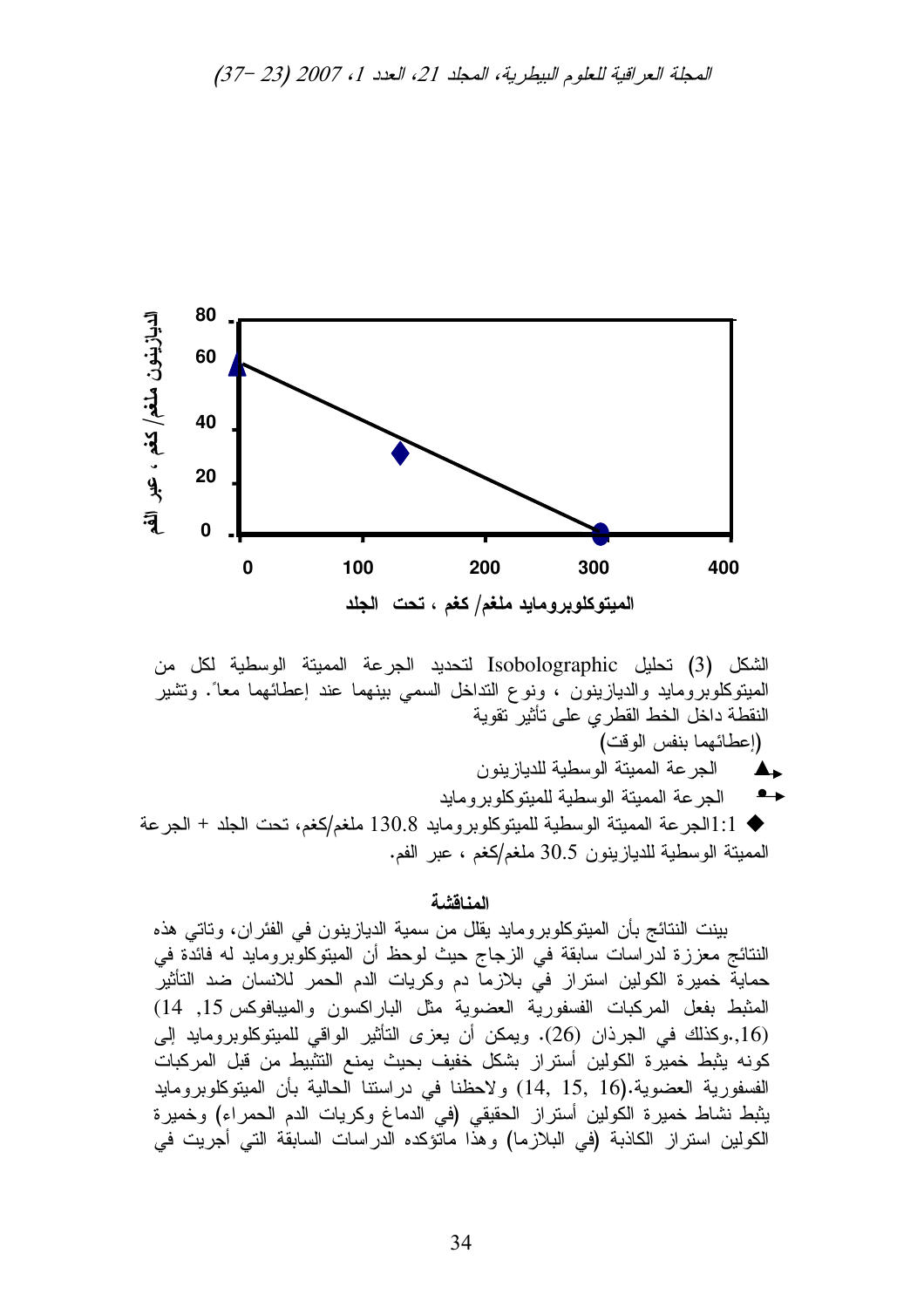بلازما دم الإنسان في الزجاج وفي الجسم الحي (27 )وفي بلازما دم الانسان وكريات الدم الحمراء في الزجاج(15, 15, 16) وفي بلازما دم الافراخ والدماغ (17).

أن إعطاء الديازينون ثبط نشاط خميرة الكولين أستراز الحقيقي (في الدماغ) وكذلك خميرة الكولين أستراز الكاذبة (في بلازما الدم) ونسبة أعلى في بلازما الدم وهذا مايتوافق مع الدر اسات السابقة (1,2,28) وزيادة في التأكيد لوحظ أن الميتوكلوبرومايد يقي الفئر ان من التسمم الحاد بالديازينون في تجربة الجرعــــة المميتــــه الوســــطية للميتوكلوبرومايـــد والديازينون بإستخدام تحليلIsobolographic . حيث كانت طبيعة التداخل تضادياً عنـــد إعطاء المبنوكلوبرومايد قبل وبعد (20 دقيقة) من نجريع الديازينون . أن ألية الحمايـــة نكمن في منع النثبيط الزائد لخميرة الكولين أستراز بالمركبات الفسفورية العضوية وهذه قد نكون لـها منـافـع علاجية أو وقائية (27,29 , 14,15,16,17 ) حيث وجد بأن مثل هذه الالية مع الفايزوستكمين تعمل على وقاية التسمم بالمركبات الفسفورية العــضوية ولمهــذه العملية تطبيقات سريرية مفيدة (30) ومن المعروف بأن الدرياق المفضل في حالة التسمم بالــمركبات الفسفورية العضوية هو الأتـــروبين الـــذي يمنــــع التـــأثيرات المـــسكرينية والأكزيمات التي تسبب إعادة تتشيط خميرة الكولين أستراز المثبطة (2, 31) ولكن تظهر بعض الصعوبات في علاج حالات التسمم بالمركبات الفسفورية العضوية بهذه الادويــــة (2) ولذا يتم البحث عن مصـادر علاجية أخر ى نكون سائدة أو بديلة لمها.

تشير نتائج دراستنا الحالية إلى فائدة المينوكلوبرومايد في النقليل من سمية الديازينون في الفئر ان، وتوجد حاجة لمثل هذه الدراسة بإستعمال مبيدات فسفورية أخرى.

### المصادر

- 1. WHO. Organophosphorous insecticide: Ageneral introduction, Environmental Health Crticia, World Health Orgainzation, Geneva, WHO 1986; 63: 13-181.
- 2. Fikes JD. Organophosphorous and carbamate insecticide. Vet Clin North Am Small Anim Prac 1990; 20: 353-367.
- 3. Wilson, BW Henderson JD, Chow E. Toxicity of an acute doses of agent VX and other organophosphorus esters in the chicken. J Toxicol. Environ Health 1998; 23: 103-113.
- 4. Extoxnet Diazinon. Extension Toxicology Network Oregon State University 2003.
- 5. Rossoff I. Encyclopedia of Clincal Toxicology.  $1<sup>st</sup>$  ed. New York, the porthenon publishing group inter national publishers in Med Sci and Technol Acrc press Company 2002; 348-605.
- 6. Tripathi KD Essentials of Medical Pharmacology. New Delhi, Jaypee Brothers 1985; 407-409.
- 7. Washabau RJ. Efficacy of Gastrointestinal Drug: What Works in the Dog? Sotal World Small Animal Veterinary Association World Congress- Van Couver. WSAVA Contact Information 2001.
- 8. Primovic D. Metoclopramide HCL Petplace. Com 2004.
- 9. Kilbinger H, Kruel R, Pfeuffer-Friederieh I, Wesster I. The effect of metoclopramide on acetylcholine release and on smooth muscle response in the isolated guinea- pig ileum. Naunyn-Schmiedeberg's Arch Pharmacol 1982; 319: 931-238.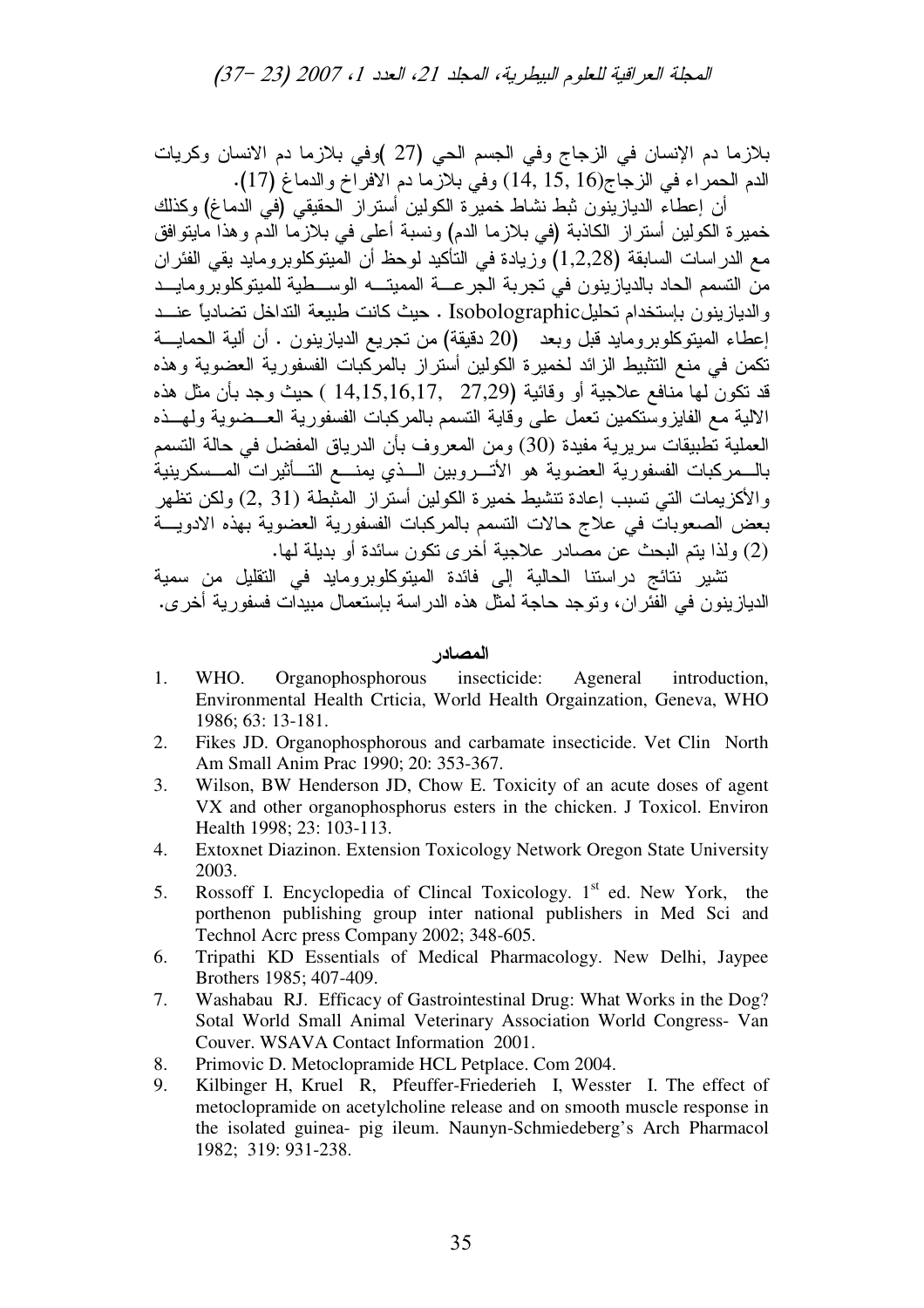- 10. Graham S G, Grossley A W A. The characteristics of the inhibition of Serum cholinesterase by metoclopramide. Eur J Clin pharmacol 1995; 48: 480-485.
- 11. Chemmitius J M. Haselmever KH. Gonska BD. Krenzer H. Zech R. Indirect parasympathomimetic activity of metoclopramide. Reversible inhibition of cholinesterase from human central nervous system and blood. Pharmacol Res 1996; 34:65-72.
- Tams T R. Pharmacologic Control of Vomiting. Atlantic Coast veterinary 12. Conference. ACVC Contract Information 2001.
- Tam TR. Pharmacologic Control of Vomiting. Atlantic Coast veterinary 13. Conference. ACVC Contract Information 2002.
- Petroianu G, Arafat K, Kosonovic M, Saleh A, Camasamudvam V, Hasan 14. MY. In vitro protection red blood cell acetylcholinesterase by metoclopramide from inhibition by organophosphates (paraoxon and mipafox). J APPI Toxicol 2003; 23: 447-451.
- $15.$ Petroianu G, Hason M Y, Kosanvic M. Metoclopramide protection of cholinesterase from paraoxon inhibition. Vet Human Toxicol 2003; 251-253.
- 16. Petroianu G, Kuhn F, Thyes C, Ewald V, Missler, A. In Vitro protection of plasma cholinesterases by metoclopramide from inhibition by paraoxon. J Appl Toxicol 2003: 23: 75-79
- 17. الزبيدي، منى حازم إبراهيم، تداخل المتوكلوبرومايد مع مثبطات خميرة الكولين استرازٌ في افراخُ الدجاجُ رسالة ماجستير،كلية الطب البيطري جامعة الموصل، العراق 2004 .
- 18. Dixon WJ. Efficient analysis of experimentally observation. Ann Rev pharmacol Toxicol 1980; 20: 441-462.
- Puig MM, Pol O, Warner W. Interaction of morphin and clonidin on 19. gastrointestinal of Anesthesiology 19996; 85: 1404-1412
- Puig MM, Warner W, Pol O. Intestinal inflammation and morphine and 20. clonidin on gastero intestinal transit in mice. Anesthesiology 2000; 93: 219-230.
- 21. Timm K. Orbital Venous anatomy of the rat. Lab Animal Sci 1979; 663.
- Mohammad FK, St Omer VEV. A modified of Michle electometric method  $22<sub>1</sub>$ for rapid measurement of blood acetylcholinesterase activity in animals: A Mini review Vet Hum Toxicol 1982; 24: 119-121.
- 23. Moammad FK, Faris GAM, Al-Kassim NA. Amodified electrometric method for measurement of erythrocyte acetylcholinesterase activity in sheep. Vet Hum Toxicol 1997; 39: 337-39.
- Bruning JL, Kintz BL. Computation Hand book of Statistics. Scott, 24. Foresman and Co., Glenvie, 111 inois, 1977; p. 18.
- 25. Runyon RP. Non Parametric Stutistics: A Contemporary Approach. Addison. Wesly publishing Co., Reading, Massachusetts, 1977; PP. 42-44, 83-87.
- 26. Petroinu G, Hasan MY, Nurulain SM, Arafat K, Nasoer OP. In vivo metoclopramid protection of cholinesterase from paraoxon inhibition direct comparison with pralidoxime in subchronic low dose exposure. J Appl Toxicol 2004; 24: 257-260.